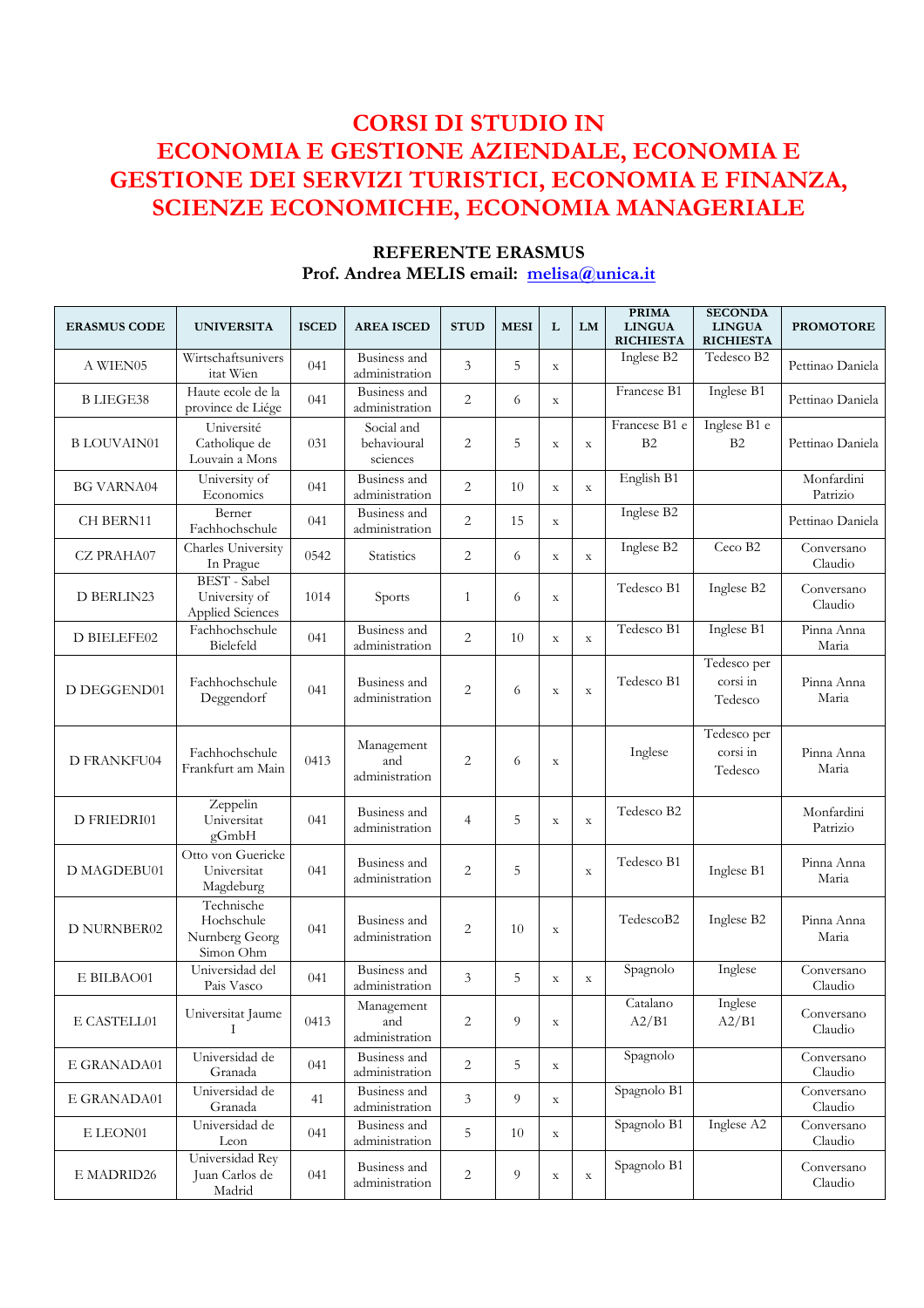| <b>ERASMUS CODE</b> | <b>UNIVERSITA</b>                                             | <b>ISCED</b> | <b>AREA ISCED</b>                  | <b>STUD</b>    | <b>MESI</b> | L           | LM          | <b>PRIMA</b><br><b>LINGUA</b><br><b>RICHIESTA</b> | <b>SECONDA</b><br><b>LINGUA</b><br><b>RICHIESTA</b> | <b>PROMOTORE</b>       |
|---------------------|---------------------------------------------------------------|--------------|------------------------------------|----------------|-------------|-------------|-------------|---------------------------------------------------|-----------------------------------------------------|------------------------|
| E MADRID26          | Universidad Rey<br>Juan Carlos de<br>Madrid                   | 0413         | Management<br>and<br>administrtion | 1              | 9           | $\mathbf X$ | $\mathbf X$ | Spagnolo B1                                       | Inglese B1                                          | Conversano<br>Claudio  |
| E MATARO01          | Fundaciò publica<br>tecnocampus<br>Matarò-Maresme             | 041          | Business and<br>administration     | $\mathbf{1}$   | 9           | $\mathbf X$ |             | Inglese B2                                        | Spagnolo B2                                         | Conversano<br>Claudio  |
| E MATARO01          | Fundaciò publica<br>tecnocampus<br>Matarò-Maresme             | 1015         | Travel,<br>Tourism and<br>leisure  | 1              | 9           | $\mathbf X$ |             | Inglese B2                                        | Spagnolo B2                                         | Conversano<br>Claudio  |
| E SEVILLA01         | Universidad de<br>Sevilla                                     | 041          | Business and<br>administration     | $\overline{2}$ | 10          | $\mathbf X$ |             | Spagnolo A2                                       |                                                     | Conversano<br>Claudio  |
| E VALENCI01         | Universidad de<br>Valencia                                    | 041          | Business and<br>administration     | $\overline{2}$ | 9           | $\mathbf X$ |             | Spagnolo                                          |                                                     | Conversano<br>Claudio  |
| E VIC01             | University if Vic-<br>Central University<br>of Catalonia      | 041          | Business and<br>administration     | $\overline{2}$ | 10          | $\mathbf X$ |             | Spanish B1                                        | English B1                                          | Conversano<br>Claudio  |
| <b>F BORDEAU58</b>  | University of<br>Bordeaux                                     | 0421         | Law                                | $\overline{2}$ | 9           | $\mathbf X$ | $\mathbf X$ | Francese B1                                       |                                                     | Pettinao Daniela       |
| F DUNKERQ09         | Université du<br>Littoral - Cote<br>d'Opale                   | 041          | Business and<br>administration     | 1              | 9           | $\mathbf X$ |             | Francese B1                                       |                                                     | Pettinao Daniela       |
| F GRENOBL02         | Université Pierre<br>Mendès France<br>Grenoble 2              | 041          | Business and<br>administration     | $\overline{2}$ | 10          | $\mathbf X$ |             | Francese B1                                       | Inglese B1                                          | Pettinao Daniela       |
| F MONTPEL03         | Université Paul<br>Valery                                     | 0532         | Earth sciences                     | 3              | 9           |             | $\mathbf X$ | Francese B1                                       |                                                     | Pettinao Daniela       |
| F PARIS007          | Université de Paris<br>VII - Denis<br>Diderot                 | 0311         | Economics                          | 1              | 5           | $\mathbf X$ | $\mathbf X$ | Francese B1                                       |                                                     | Pettinao Daniela       |
| F PARIS013          | Université de Paris<br>XIII                                   | 041          | Business and<br>administration     | $\overline{2}$ | 6           | $\mathbf X$ |             | Francese B1                                       |                                                     | Pettinao Daniela       |
| F TOURS01           | Université<br>Francois Rabelais                               | 0532         | Earth sciences                     | 2              | 10          | $\mathbf X$ | $\mathbf X$ | Francese B2                                       |                                                     | Pettinao Daniela       |
| HR KNIN01           | University of<br>Applied Sciences<br>Marko Marulic in<br>Knin | 041          | Business and<br>administration     | 3              | 5           | $\mathbf X$ |             | Croato                                            | Inglese B1                                          | Monfardini<br>Patrizio |
| HR KNIN01           | University of<br>Applied Sciences<br>Marko Marulic in<br>Knin | 041          | Business and<br>administration     | $\overline{2}$ | 5           |             | $\mathbf X$ | Croato                                            | Inglese B1                                          | Monfardini<br>Patrizio |
| HU DEBRECE01        | University of<br>Debrecen                                     | 041          | Business and<br>administration     | $\overline{2}$ | 5           | $\mathbf X$ |             | Inglese B1                                        |                                                     | Monfardini<br>Patrizio |
| LT KAUNAS02         | Kaunas University<br>of Technology                            | 041          | Business and<br>administration     | 2              | 5           | $\mathbf X$ | $\mathbf X$ | Inglese B2                                        |                                                     | Monfardini<br>Patrizio |
| LT VILNIUS06        | Mykolas Romeris<br>University                                 | 041          | Business and<br>administration     | 2              | 5           | $\mathbf X$ | $\mathbf X$ | Inglese B2                                        |                                                     | Monfardini<br>Patrizio |
| LT VILNIUS24        | Kazimieras<br>Simonavicius<br>University                      | 041          | Business and<br>administration     | 3              | 10          | $\mathbf X$ |             | Inglese B1                                        |                                                     | Monfardini<br>Patrizio |
| N NARVIK01          | Narvik University<br>College                                  | 041          | Business and<br>administration     | 1              | 6           | $\mathbf X$ |             | Norrvegese<br>B1                                  | Inglese B1                                          | Pinna Anna<br>Maria    |
| <b>NL BREDA01</b>   | Avans University<br>of Applied<br>Sciences                    | 041          | Business and<br>administration     | $\overline{4}$ | 5           | $\mathbf X$ |             | Inglese<br>IELTS $6.0$ (o<br>B2)                  |                                                     | Pinna Anna<br>Maria    |
| P ACORES01          | Universidade dos<br>Acores                                    | 0413         | Management<br>and<br>administrtion | 2              | 5           | $\mathbf X$ | $\mathbf X$ | Portoghese                                        | Inglese B1                                          | Conversano<br>Claudio  |
| P COIMBRA01         | Universidade de<br>Coimbra                                    | 041          | Business and<br>administration     | $\overline{2}$ | 5           | $\mathbf X$ | $\mathbf X$ | Portoghese<br>B1                                  | Inglese B2                                          | Conversano<br>Claudio  |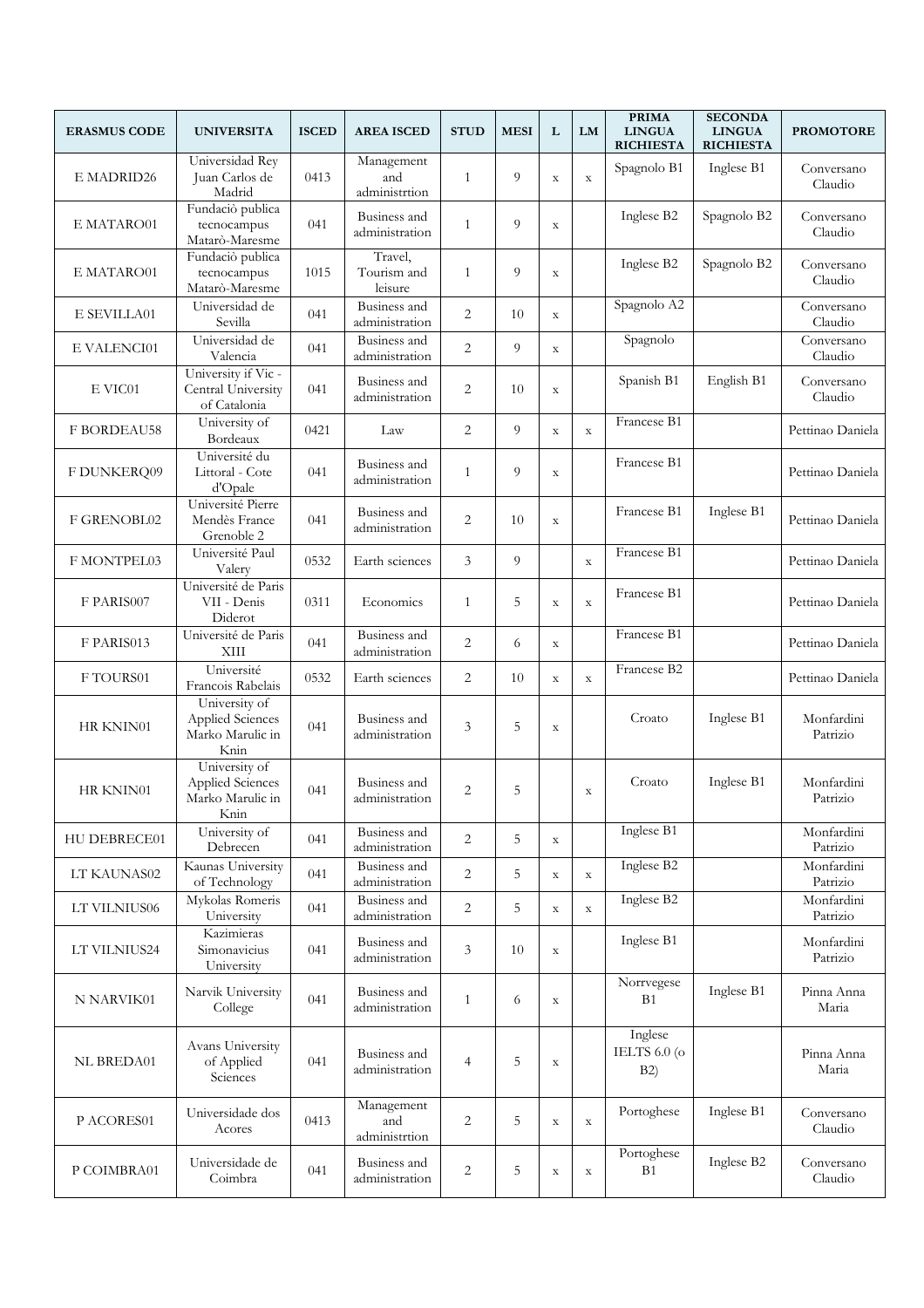| <b>ERASMUS CODE</b> | <b>UNIVERSITA</b>                                                                     | <b>ISCED</b> | <b>AREA ISCED</b>                   | <b>STUD</b>    | <b>MESI</b> | L           | LM          | <b>PRIMA</b><br><b>LINGUA</b><br><b>RICHIESTA</b> | <b>SECONDA</b><br><b>LINGUA</b><br><b>RICHIESTA</b> | <b>PROMOTORE</b>       |
|---------------------|---------------------------------------------------------------------------------------|--------------|-------------------------------------|----------------|-------------|-------------|-------------|---------------------------------------------------|-----------------------------------------------------|------------------------|
| P FUNCHAL03         | Universidade da<br>Madeira                                                            | 041          | Business and<br>administration      | 1              | 9           | $\mathbf X$ | $\mathbf X$ | PortogheseA1                                      | Inglese B1                                          | Conversano<br>Claudio  |
| PL BIALYST04        | Uniwersytet w<br>Bialymstoku                                                          | 0311         | Economics                           | $\overline{2}$ | 9           | $\mathbf X$ | $\mathbf X$ | Inglese B2                                        |                                                     | Conversano<br>Claudio  |
| PL BIELSKO04        | School of Finance<br>and Law                                                          | 041          | Business and<br>administration      | 3              | 5           | $\mathbf X$ | $\mathbf X$ | Inglese<br>B1/Polacco<br>01                       |                                                     | Monfardini<br>Patrizio |
| PL BIELSKO04        | School of Finance<br>and Law                                                          | 103          | Security<br>Services (Law)          | 3              | 5           | $\mathbf X$ | $\mathbf X$ | Inglese<br>B1/Polacco<br>01                       |                                                     | Monfardini<br>Patrizio |
| PL BYDGOSZ06        | University of<br>Economy in<br>Bydgoszcz                                              | 0311         | Economics                           | $\overline{4}$ | 5           | $\mathbf X$ | $\mathbf X$ | English B2                                        |                                                     | Monfardini<br>Patrizio |
| PL BYDGOSZ06        | University of<br>Economy in<br>Bydgoszcz                                              | 0413         | Management<br>and<br>administration | $\overline{4}$ | 5           | $\mathbf X$ | $\mathbf X$ | English B2                                        |                                                     | Monfardini<br>Patrizio |
| PL BYDGOSZ06        | University of<br>Economy in<br>Bydgoszcz                                              | 041          | Business and<br>administration      | $\overline{4}$ | 5           | $\mathbf X$ |             | English B2                                        |                                                     | Monfardini<br>Patrizio |
| PL GDANSK06         | Academy of<br>Physical education<br>and sport                                         | 0413         | Management<br>and<br>administrtion  | 3              | 5           | $\mathbf X$ | $\mathbf X$ | Polacco B1                                        | Inglese B1                                          | Pinna Anna<br>Maria    |
| PL SZCZECI01        | University of<br>Szczecin                                                             | 0311         | Economics                           | 3              | 5           | $\mathbf X$ | $\mathbf X$ | Inglese B1                                        | Polacco<br>/Tedesco B1                              | Monfardini<br>Patrizio |
| PL SZCZECI01        | University of<br>Szczecin                                                             | 0411         | Accounting<br>and taxation          | $\overline{2}$ | 5           | $\mathbf X$ | $\mathbf X$ | Inglese B1                                        | Polacco/Tede<br>sco B1                              | Monfardini<br>Patrizio |
| PL SZCZECI01        | University of<br>Szczecin                                                             | 0413         | Management<br>and<br>administrtion  | 3              | 5           | $\mathbf X$ | $\mathbf X$ | Inglese B1                                        | Polacco/<br>Tedesco B1                              | Monfardini<br>Patrizio |
| PL SZCZECI01        | University of<br>Szczecin                                                             | 0414         | Marketing and<br>advertising        | $\overline{2}$ | 5           | $\mathbf X$ | $\mathbf X$ | Inglese B1                                        | Polacco<br>/Tedesco B1                              | Monfardini<br>Patrizio |
| PL SZCZECI01        | University of<br>Szczecin                                                             | 041          | Business and<br>administration      | $\overline{c}$ | 5           | $\mathbf X$ | $\mathbf X$ | Inglese B1                                        | Polacco<br>/Tedesco B1                              | Monfardini<br>Patrizio |
| PL SZCZEZI06        | The West<br>Pomeranian<br><b>Business School</b>                                      | 041          | Business and<br>administration      | $\overline{4}$ | 5           | $\mathbf X$ | $\mathbf X$ | Inglese B2                                        |                                                     | Monfardini<br>Patrizio |
| PL WARSZAW01        | University of<br>Warsaw                                                               | 0311         | Economics                           | 2              | 10          | $\mathbf X$ | $\mathbf X$ | Polacco B2                                        | Inglese B2                                          | Monfardini<br>Patrizio |
| PL WARSZAW21        | Kozminski<br>University                                                               | 041          | Business and<br>administration      | 6              | 5           | $\mathbf X$ | $\mathbf X$ | Inglese B2                                        | Polacco B2                                          | Monfardini<br>Patrizio |
| PL WROCLAW03        | Uniwersytet<br>Ekonomiczny we<br>Wroclawiu<br>(Wroclaw<br>University of<br>Economics) | 041          | Business and<br>administration      | 3              | 6           | $\mathbf X$ | $\mathbf X$ | Inglese B2                                        | Polacco B2                                          | Monfardini<br>Patrizio |
| RO ARAD01           | Aurel Vlaicu<br>University from<br>Arad                                               | 041          | Business and<br>administration      | $\overline{c}$ | 5           | $\mathbf X$ | $\mathbf X$ | Rumeno                                            | Inglese B1                                          | Pinna Anna<br>Maria    |
| RO ORADEA01         | Universitatea Din<br>Oradea                                                           | 0311         | Economics                           | 2              | 5           | $\mathbf X$ | $\mathbf X$ | Inglese B1                                        |                                                     | Monfardini<br>Patrizio |
| RO SUCEAVA01        | Universitatea<br>"Stefan Cel Mare"<br>Suceava                                         | 041          | Business and<br>administration      | $\overline{2}$ | 5           | $\mathbf X$ |             |                                                   | Inglese B1                                          | Pinna Anna<br>Maria    |
| SF MIKKELI06        | Mikkeli University<br>of Applied<br>Sciences                                          | 041          | Business and<br>administration      | $\sqrt{2}$     | 10          | $\mathbf X$ |             | Inglese B1                                        |                                                     | Monfardini<br>Patrizio |